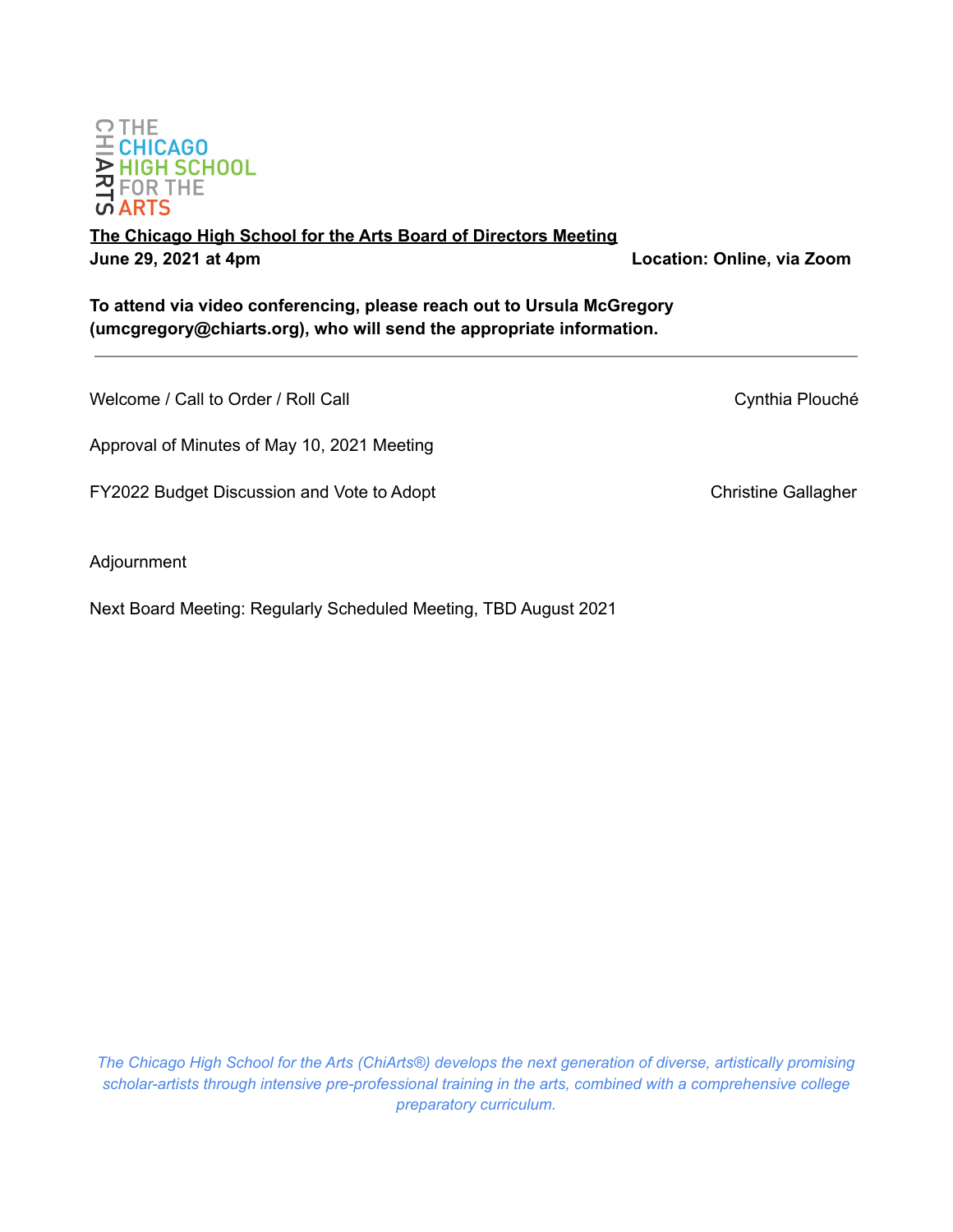

# **ChiArts Board Meeting June 29, 2021**

The Chicago High School for the Arts Board of Directors Meeting 4:00 p.m. - 4:35 p.m. Online - via Zoom Minutes for June 29, 2021

**Present (on call):** Duffie Adelson, Carlos Azcoitia, Christine Ghallager, Deirdra Donahue, Lesley-Ann Brown-Henderson, Warren Chapman, Carol Friedman, John McCambridge, Kay Mabie, Chris Falcon, and Cynthia Plouché

**Others Present:** Terri Milsap (Principal & Head of School), Tina Boyer Brown (Artistic Director), Abbey Cullen (Assistant Principal), Ursula McGregory (Executive Assistant)

# **Quorum:** Yes

The meeting of the Board of Directors (the "Board") of The Chicago High School for the Arts ("ChiArts") was held pursuant to a Call & Notice served on all Directors. Board Chair, Cynthia Plouché ("Cynthia") called the general assembly to order at 4:00 p.m. Ursula McGregory ("Ursula") took the roll call.

#### **Approval of Minutes**

Cynthia requested approval of the May Board Meeting minutes. Carol Friedman ("Carol") made a motion to approve the minutes as is, Carlos Azcoitia ("Carlos") seconded the motion. All voted in favor, none opposed.

#### **FY2022 Budget Discussion and Vote to Adopt**

- Budget process for FY 2022 is complete; the FY 2022 budget is presented in **Appendix A**
	- The High School is estimating a loss of \$496,420 for FY 2022, which is expected to be absorbed into existing reserves to ensure strong quality of the academics program is maintained
- FY 2022 key assumptions

#### **Academics – budgeted loss of \$496,420**

- Sources of Funds \$7.0 million
	- Public funding communicated from CPS of \$6.8 million
	- Student fees of \$196,700
- From costs perspective, no major changes to the curriculum: English, Mathematics, Science, Social Science, Language, Arts (credit bearing), Physical Education
- Additions: Post-Secondary Counselor, Instructional Coach

#### **Arts Conservatories – budgeted to break-even**

Private funding of \$2.8 million